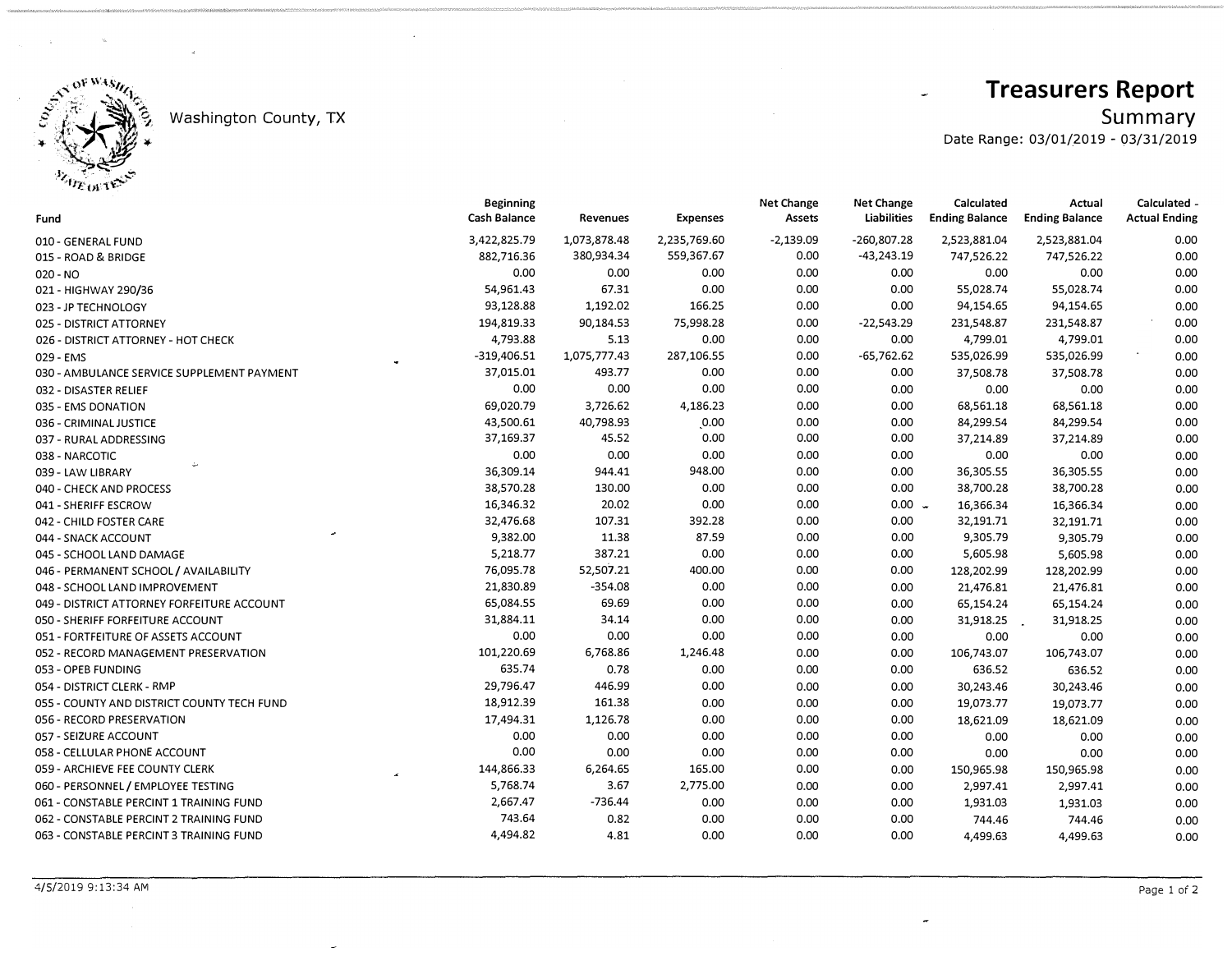4/5/2019 9:13:34 AM

į.

| -32,476.00           | 6,174,355.68                        | 6,141,879.68          | 375,531.35                  | -2,139.09  | 3,170,018.6         | 2,758,801.97         | 6,175,425.88        | Report Total: |                                               |
|----------------------|-------------------------------------|-----------------------|-----------------------------|------------|---------------------|----------------------|---------------------|---------------|-----------------------------------------------|
| 419,413.74           | 0.00                                | 419,413.74            | 419,413.74                  | O.OO       | 0.00                | o.oo                 | 0.00                |               |                                               |
| 386,937.74           | 11,699.08                           | 398,636.82            | 386,937.74                  | o.oo       | 0.00                | 386.22               | 11,312.86           |               | O99 - POOLED CASH                             |
| 0.00                 | 0.00                                | 0.00                  | 0.00                        | O.OO       | 0.00                | 0.00                 | ooo                 |               | <b>098 - PAYROLL CLEARING FUND</b>            |
| oo.o                 | 11,559.69                           | 11,559.69             | o.oo                        | o.oo       | O.OO                | 1,514.14             |                     |               | 097 - GENERAL FIXED ASSETS                    |
| oo.oo                | 4,468.52                            | 4,468.52              | 1,106.02                    | o.oo       |                     |                      | 10,045.55           |               | 096 - CO. ATTY. PRETRIAL DIVERSION            |
| o.oo                 | -495.10                             | $-495.10$             | oo.o                        | o.oo       | 575.5<br>0.00       | <b>50.61</b><br>0.00 | 5,574.54            |               | <b>095 - ENVIRONMENTAL CLEARING</b>           |
| 0.00                 | 240,583.41                          | 240,583.41            | o.oo                        | oo         | ┙                   |                      | 381.08              |               | 094 - HEALTHY COUNTY REWARDS                  |
| o.oo                 | 20,122.82                           | 120,122.82            | o.oo                        |            | <b>0.00</b><br>o    | 7,645.09             | 232,938.32          |               | S93 - HOTEL / MOTEL TAX                       |
| o.oo                 |                                     |                       |                             | 0.00       | 534.1:              | 146.92               | 120,510.01          |               | 092 - SO DONATION FUND                        |
| 0.00                 | 31,236.33                           | 31,236.33             | o.oo                        | 0.00       | $\tilde{c}$<br>o    | 38.21                | 31,198.12           |               | <b>D91-SO TRAINING FUND</b>                   |
|                      | 3,736.82                            | 3,736.82              | O.OO                        | o.oo       | Ο.<br>Ο<br>Ó        | -26,084.07           | 29,820.89           |               | 090 - BPA/DA SEIZURE ACCOUNT                  |
| o.oo                 | 0.00                                | 00.0                  | 0.00                        | o.oo       | o.o<br>Ō            | 0.00                 | 0.00                |               | <b>089 - SHERIFF GRANT FUND</b>               |
| O.OO                 | 5,123.49                            | 5,123.49              | 0.00                        | o.oo       | o.o<br>Ō            | 6.27                 | 5,117.22            |               | 088 - BAIL BOND ACCOUNT                       |
| oo.o                 | 00.0                                | 0.00                  | 0.00                        | o.oo       | C.O<br>0            | 0.00                 | o.oo                |               | <b>087-TDRA</b>                               |
| O.OO                 | 27,603.59                           | 27,603.59             | O.O                         | o.oo       | $\overline{c}$<br>0 | 33.76                | 27,569.83           |               | 086 - 2008 HEALTH PILOT GRANT                 |
| o.oo                 | 0.00                                | 0.00                  | 0.00                        | O.OO       | °0                  | o.oo                 | 00.0                |               | 085 - BRAZOS VALLEY HOME CONSORTIUM           |
| o.oo                 | 21,602.68                           | 21,602.68             | $-5,267.28$<br>$\mathbf{I}$ | 0.00       | δ°<br>Õ             | O.O                  | 16,335.40           |               | 084 - JUSTICE OF THE PEACE 1 PAYABLE          |
| o.oo                 | 15,647.95                           | 15,647.95             | 1,116.62                    | 0.00       | co<br>0             | ooo                  | 14,531.33           |               | 083 - JUSTICE OF THE PEACE 2 PAYABLE          |
| O.OO                 | 29,898.65                           | 29,898.65             | $-9,071.22$                 | o.oo       | $\overline{0}$<br>0 | o.oo                 | 20,827.43           |               | 082 - JUSTICE OF THE PEACE 3 PAYABLE          |
| 0.00                 | 3,440.00                            | 3,440.00              | 0.00                        | o.oo       | °0<br>O             | 00.00                | 3,440.00            |               | <b>081 - HAVA GRANT EQUIPMENT ACCOUNT</b>     |
| 00.0                 | 29,056.39                           | 29,056.39             | O.O                         | o.oo       | δ°<br>ō             | 35.54                | 29,020.85           |               | 080 - CLERK ELECTIONS ACCOUNT                 |
| 0.00                 | 0.00                                | 0.00                  | 0.00                        | o.oo       | °0<br>ō             | 0.00                 | 00.0                |               | 078 - SHERIFF EQUIPMENT                       |
| 0.00                 | 16,826.02                           | 16,826.02             | $-1,301.87$                 | 0.00       | 0.00                | o.oo                 | 15,524.15           |               | <b>077 - JUSTICE OF THE PEACE 4 PAYABLE</b>   |
| O.O                  | 43,110.54                           | 43,110.54             | 0.00                        | 0.00       | 0.00                | 3,835.02             | 39,275.52           |               | 076 - TOBACCO SETTLEMENT                      |
| o.oo                 | 00.0                                | 0.00                  | 0.00                        | O.OO       | 0.00                | o.oo                 | 0.00                |               | <b>D75 - JAIL BOARD</b>                       |
| o.oo                 | 605.20                              | 605.20                | o.oo                        | o.oo       | 0.00                | 5.65                 | E04.55              |               | 074 - WC-TX COMMUNITY DEVELOPMENT PROGRAM     |
| O.OO                 | 00'055                              | 00'055                | o.oo                        | O.OO       | 0.00                | 0.67                 | 549.33              |               | 073 - HOMELAND SECURITY                       |
| o.oo                 | 21,361.06                           | 21,361.06             | 0.00                        | o.oo       | 0.00                | 22.91                | 21,338.15           |               | <b>072 - UNCLAIMED AND ABANDONED PROPERTY</b> |
| o.oo                 | 23,751.65                           | 23,751.65             | 0.00                        | o.oo       | 0.00                | 329.03               | 23,422.62           |               | <b>071 - DISTRICT COURT ARCHIEVE FUND</b>     |
| 0.00                 | 149,407.89                          | 149,407.89            | O.OO                        | o.oo       | $\infty$            | 2,235.12             | 147,172.77          |               | 070 - COURTHOUSE SECURITY                     |
| oo.o                 | 0.00                                | O.OO                  | o.oo                        | o.oo       |                     | 0.00                 | oo                  |               | 069 - FINGERPRINT CONSTRUCTION                |
| o.oo                 | 0.00                                | o.oo                  | 0.00                        | 0.00       |                     | o.oo                 | 0.00                |               | 068 - LTD TAX NOTES, SERIES 2007              |
| O.OO                 | 159,751.69                          | 159,751.69            | o.oo                        | O.O        |                     | 33,586.61            | 126,165.08          |               | <b>067 - INTEREST AND SINKING FUND</b>        |
| 0.00                 | 0.00                                | 0.00                  | 0.00                        | o.oo       | 0.00                | 0.00                 | 0.00                |               | <b>DEE-TX LTD TAX REFUNDING</b>               |
| o.oo                 | 57,615.27                           | 57,615.27             | o.oo                        | O.OO       | 0.00                | 61.62                | 57,553.65           |               | <b>065 - COMMUNITY SERVICE RESTITUTION</b>    |
| 0.00                 | 4,857.77                            | 4,857.77              | o.oo                        | o.oo       | 0.00                | 5.20                 | 4,852.57            |               | 064 - CONSTABLE PERCINT 4 TRAINING FUND       |
| <b>Actual Ending</b> | <b>Ending Balance</b>               | <b>Ending Balance</b> | Liabilities                 | Assets     | Expenses            | Revenues             | <b>Cash Balance</b> |               | Fund                                          |
| Calculated -         | Actual                              | Calculated            | Net Change                  | Net Change |                     |                      | Beginning           |               |                                               |
|                      | Date Range: 03/01/2019 - 03/31/2019 |                       |                             |            |                     |                      |                     |               | י בספרו בופי עבלוחות                          |

**Treasurers Report** 

 $\mathbf{r}$ 

Page 2 of 2

 $\pmb{\mathbf{t}}$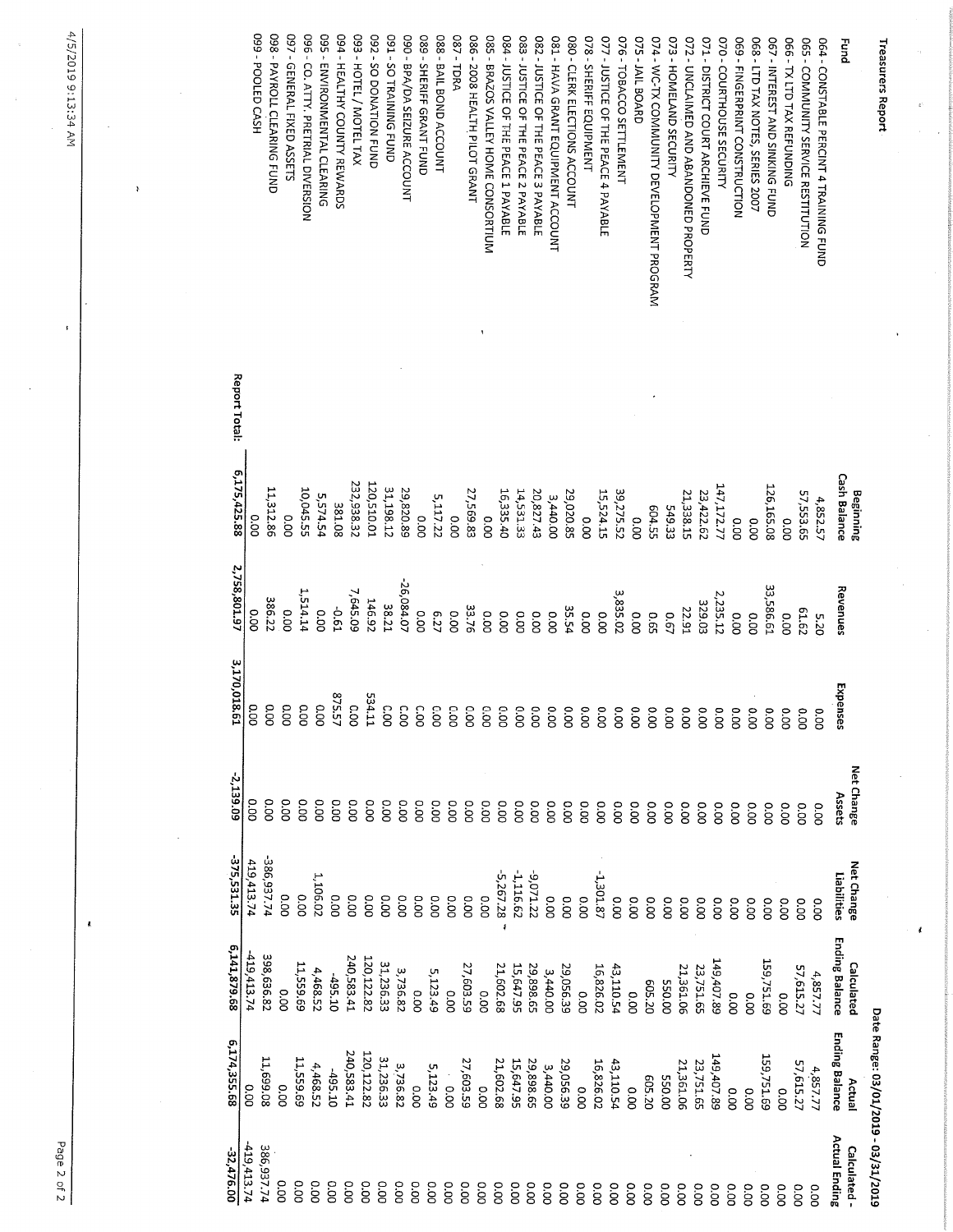Sheet2

|                                                                                                                                                            |             |  |                                                   |  |                          | <b>WASHINGTON COUNTY</b><br><b>INVESTMENTS REPORT</b> |   |    |                                  |    |                                                 |            |                                                   |  |  |
|------------------------------------------------------------------------------------------------------------------------------------------------------------|-------------|--|---------------------------------------------------|--|--------------------------|-------------------------------------------------------|---|----|----------------------------------|----|-------------------------------------------------|------------|---------------------------------------------------|--|--|
| <b>TYPE OF INVESTMENT</b>                                                                                                                                  | $\%$        |  | <b>BEGINNING</b><br><b>BOOK VALUE</b><br>3/1/2019 |  | TITLE                    | <b>ADDITIONS/</b><br><b>CHANGES</b><br>FOR PERIOD     |   |    | <b>INTEREST</b><br><b>EARNED</b> |    | <b>ENDING</b><br><b>BOOK VALUE</b><br>3/31/2019 |            | <b>ENDING</b><br><b>MARKET VALUE</b><br>3/31/2019 |  |  |
| ł<br>GENERAL<br>Bank of Brenham<br>Account No. 624125<br>Purchase Date: 9/15/2016<br>Due Date: 8/15/2019                                                   | 2.17%       |  | \$12,000,000.00 CD                                |  | \$                       |                                                       |   | s  | ×<br>128,263.34                  |    | \$12,000,000.00 \$                              |            | 12,000,000.00                                     |  |  |
| <b>GENERAL</b><br>Bank of Brenham<br>Account No. 625024<br>Purchase Date: 5/02/2018<br>Due Date: 4/2/2019<br><b>GENERAL</b>                                | 2.17%       |  | \$2,000,000.00                                    |  | CD<br>s<br><b>TOTAL</b>  |                                                       |   |    |                                  | \$ | 2,000,000.00                                    | s<br>\$    | 2,000,000.00<br>14,000,000.00                     |  |  |
| <b>VOLUNTEER FIRE FIGHTERS</b><br>Bank of Brenham<br>Account No. 624684<br>Purchase Date; 5/2/2017<br>Due Date: 4/2/2019<br><b>VOLUNTEER FIRE FIGHTERS</b> | 1.90% \$    |  | 20,500.00                                         |  | CD<br><b>TOTAL</b>       |                                                       |   |    |                                  | \$ | 20,500.00                                       | -S<br>s    | 20,500.00<br>20,500.00                            |  |  |
| <b>SOFTBALL</b><br>Bank of Brenham<br>Account No. 624683<br>Purchase Date: 5/2/2017<br>Due Date: 4/2/2019<br><b>SOFTBALL</b>                               | 1.90% \$    |  | 25,000.00                                         |  | CD<br><b>TOTAL</b>       |                                                       |   |    |                                  | \$ | 25,000.00                                       | -\$<br>s   | 25,000.00<br>25,000.00                            |  |  |
| <b>ROAD &amp; BRIDGE</b><br>Bank of Brenham<br>Account No. 624681<br>Purchase Date: 5/2/2017<br>Due Date: 4/2/2019                                         | $2.00\%$ \$ |  | 110,000.00 CD                                     |  |                          |                                                       |   |    |                                  | \$ | 110,000.00 \$                                   |            | 110,000.00                                        |  |  |
| <b>ROAD &amp; BRIDGE</b><br>Bank of Brenham<br>Account No. 625387<br>Purchase Date: 9/18/2018<br>Due Date: 8/18/2019<br><b>ROAD &amp; BRIDGE</b>           | $2.17%$ \$  |  | 2,000,000.00                                      |  | CD<br>TOTAL              |                                                       |   | \$ | 9,091.57 \$                      |    | 2,000,000.00                                    | s<br>\$    | 2,000,000.00<br>2,110,000.00                      |  |  |
| AMBULANCE SVC SUPPLEMENTARY<br>Bank of Brenham<br>Account No. 625388<br>Purchase Date; 9/18/2018<br>Due Date: 8/18/2019<br>AMBULANCE SVC SUPPLEMENTARY     | $2.17%$ \$  |  | 100,000.00 CD                                     |  | <b>TOTAL</b>             |                                                       |   | \$ | 454.58 \$                        |    | 100,000.00                                      | - \$<br>\$ | 100,000.00<br>100,000.00                          |  |  |
| AMBULANCE SVC SUPPLEMENTARY<br>Bank of Brenham<br>Account No. 625494<br>Purchase Date: 11/20/2018<br>Due Date: 2/20/2019<br>AMBULANCE SVC SUPPLEMENTARY    | $2.60\%$ \$ |  | 250,000.00                                        |  | CD<br>-S<br><b>TOTAL</b> |                                                       |   |    |                                  | \$ | 250,000.00                                      | -\$<br>\$  | 250,000.00<br>350,000.00                          |  |  |
| <b>EMS DONATIONS</b><br>Bank of Brenham<br>Account No. 625669<br>Purchase Date: 2/1/2019<br>Due Date: 9/1/2019<br><b>EMS DONATIONS</b>                     | $2.22\%$ \$ |  | 100,000.00 CD                                     |  | <b>TOTAL</b>             |                                                       |   |    |                                  | s  | 100,000.00                                      | - \$<br>\$ | 100,000.00<br>100,000.00                          |  |  |
| <b>SCHOOL LAND DAMAGE</b><br>Bank of Brenham<br>Account No. 624686<br>Purchase Date; 5/2/2017<br>Due Date: 4/2/2019<br><b>SCHOOL LAND DAMAGE</b>           | $2.17%$ \$  |  | 30,000.00 CD                                      |  | <b>TOTAL</b>             |                                                       |   |    |                                  | \$ | 30,000.00 \$                                    | \$         | 30,000.00<br>30,000.00                            |  |  |
| SCHOOL LAND IMPROVEMENT<br>Bank of Brenham<br>Account No. 624686<br>Purchase Date: 5/2/2017<br>Due Date: 4/2/2019<br>SCHOOL LAND IMPROVEMENT               | $2.17%$ \$  |  | 70,000.00                                         |  | CD<br><b>TOTAL</b>       |                                                       | ٠ |    |                                  | \$ | 70,000.00                                       | -S<br>\$   | 70,000.00<br>70,000.00                            |  |  |
| SCHOOL LAND IMPROVEMENT<br>Bank of Brenham<br>Account No. 625492<br>Purchase Date: 11/20/2018<br>Due Date: 2/20/2019<br>SCHOOL LAND IMPROVEMENT            | 2.60% \$    |  | 225,000.00                                        |  | CD<br><b>TOTAL</b>       |                                                       |   |    |                                  | \$ | 225,000.00                                      | - \$<br>\$ | 225,000.00<br>295,000.00                          |  |  |
| RURAL ADDRESSING<br>Bank of Brenham<br>Account No. 624685<br>Purchase Date: 5/2/2017<br>Due Date: 4/2/2019<br><b>RURAL ADDRESSING</b>                      | $2.17%$ \$  |  | 100,000,00 CD                                     |  | <b>TOTAL</b>             |                                                       |   |    |                                  | \$ | 100,000.00                                      | - 5<br>\$  | 100,000.00<br>100,000.00                          |  |  |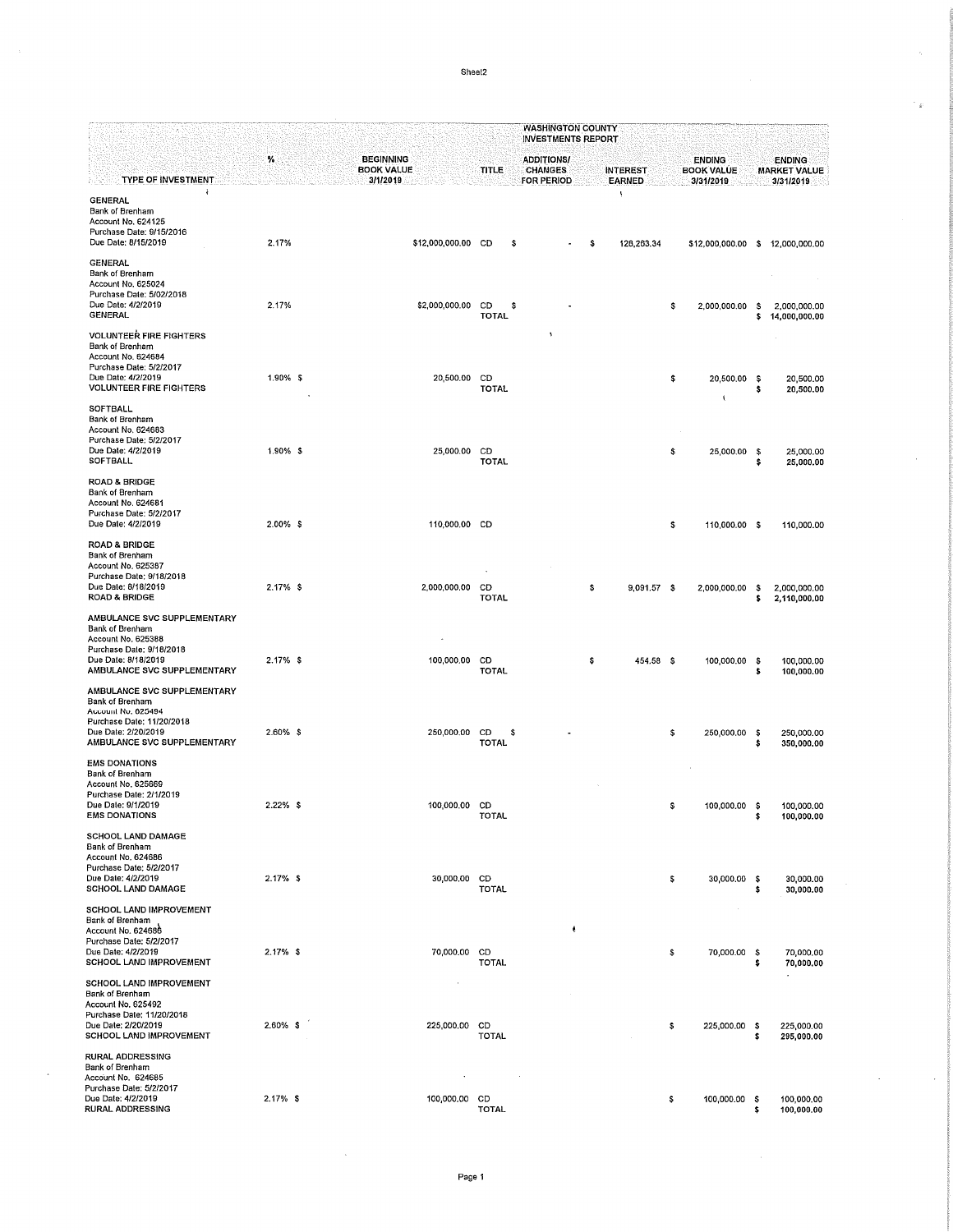Sheet2

ø

|                                                                                                                                                                                                                                                                                                                                                                                   |                                                                                                                                                                                                                                          |                                                                                                                                                                                                                                               |                          | <b>WASHINGTON COUNTY</b><br><b>INVESTMENTS REPORT</b> |    |                 |             |           |                                    |            |                                      |
|-----------------------------------------------------------------------------------------------------------------------------------------------------------------------------------------------------------------------------------------------------------------------------------------------------------------------------------------------------------------------------------|------------------------------------------------------------------------------------------------------------------------------------------------------------------------------------------------------------------------------------------|-----------------------------------------------------------------------------------------------------------------------------------------------------------------------------------------------------------------------------------------------|--------------------------|-------------------------------------------------------|----|-----------------|-------------|-----------|------------------------------------|------------|--------------------------------------|
|                                                                                                                                                                                                                                                                                                                                                                                   | %                                                                                                                                                                                                                                        | <b>BEGINNING</b><br><b>BOOK VALUE</b>                                                                                                                                                                                                         | <b>TITLE</b>             | <b>ADDITIONS/</b><br><b>CHANGES</b>                   |    | <b>INTEREST</b> |             |           | <b>ENDING</b><br><b>BOOK VALUE</b> |            | <b>ENDING</b><br><b>MARKET VALUE</b> |
| TYPE OF INVESTMENT                                                                                                                                                                                                                                                                                                                                                                |                                                                                                                                                                                                                                          | 3/1/2019                                                                                                                                                                                                                                      |                          | FOR PERIOD                                            |    | EARNED          |             | $\Lambda$ | 3/31/2019                          |            | 3/31/2019                            |
| <b>CHILD FOSTER CARE</b><br>Bank of Brenham<br>Account No. 624682<br>Purchase Date: 5/2/2017<br>Due Date: 4/2/2019<br><b>CHILD FOSTER CARE</b><br>PERMANENT SCHOOL                                                                                                                                                                                                                | 1<br>$-1.90\%$ \$                                                                                                                                                                                                                        | 74,971.15 CD                                                                                                                                                                                                                                  | <b>TOTAL</b>             |                                                       |    |                 |             | \$        | 74,971.15 \$                       | s          | 74,971.15<br>74,971.15               |
| Bank of Brenham<br>Account No. 624487<br>Purchase Date: 9/15/2016<br>Due Date: 8/15/2019<br>PERMANENT SCHOOL                                                                                                                                                                                                                                                                      | $2.17%$ \$                                                                                                                                                                                                                               | 1,328,960.00                                                                                                                                                                                                                                  | CD<br><b>TOTAL</b>       |                                                       | \$ |                 | 7,063.81 \$ |           | 1,328,960.00                       | - 5<br>\$  | 1,328,960.00<br>1,328,960.00         |
| RECORD MGMT PRESERVATION<br>Bank of Brenham<br>Account No. 625670<br>Purchase Date: 2/1/2019<br>Due Date: 5/1/2020<br><b>RECORD MGMT PRESERVATION</b>                                                                                                                                                                                                                             | $2.63\%$ \$                                                                                                                                                                                                                              | 100,000.00                                                                                                                                                                                                                                    | CD<br><b>TOTAL</b>       |                                                       | \$ |                 |             | s         | 100,000.00                         | -S<br>s    | 100,000.00<br>100,000.00             |
| COUNTY RECORD PRESERVATION<br>Bank of Brenham<br>Account No. 625672<br>Purchase Date: 2/1/2019<br>Due Date: 1/1/2020<br><b>COUNTY RECORD PRESERVATION</b>                                                                                                                                                                                                                         | $2.33\%$ \$                                                                                                                                                                                                                              | 150,000.00 CD                                                                                                                                                                                                                                 | <b>TOTAL</b>             |                                                       | s  |                 |             | s         | 150,000.00                         | - \$<br>\$ | 150,000.00<br>150,000.00             |
| OPEB FUNDING<br>Bank of Brenham<br>Account No. 625493<br>Purchase Date: 11/20/2018<br>Due Date: 2/20/2020<br>OPEB FUNDING                                                                                                                                                                                                                                                         | 2.60% \$                                                                                                                                                                                                                                 | 225,000.00                                                                                                                                                                                                                                    | \$<br>CD<br><b>TOTAL</b> |                                                       |    |                 |             | s         | 225,000.00                         | -S<br>\$   | 225,000.00<br>225,000.00             |
| INS FUND TAX NOTE<br>Bank of Brenham<br>Account No. 624802<br>Purchase Date: 9/18/2017<br>Due Date: 8/15/2019<br>INS FUND TAX NOTE                                                                                                                                                                                                                                                | $2.17%$ \$                                                                                                                                                                                                                               | 800,000.00                                                                                                                                                                                                                                    | CD<br><b>TOTAL</b>       |                                                       | \$ |                 | 4,252.23 \$ |           | 800,000.00                         | -\$<br>s   | 800,000.00<br>800,000.00             |
| <b>DEBT SERVICE FUND</b><br>Bank of Brenham<br>Account No. 625673<br>Purchase Date: 2/1/2019<br>Due Date: 5/1/2020<br>DEBT SERVICE FUND                                                                                                                                                                                                                                           | $2.63\%$ \$                                                                                                                                                                                                                              | 200,000.00 CD                                                                                                                                                                                                                                 | <b>TOTAL</b>             |                                                       | \$ |                 |             | s         | 200,000.00                         | -S<br>s    | 200,000.00<br>200,000.00             |
| <b>TOBACCO SETTLEMENT</b><br>Bank of Brenham<br>Account No. 624488<br>Purchase Date: 9/15/2016<br>Due Date: 8/15/2019<br><b>TOBACCO SETTLEMENT</b>                                                                                                                                                                                                                                | $2.17%$ \$                                                                                                                                                                                                                               | 353,712.72                                                                                                                                                                                                                                    | CD<br><b>TOTAL</b>       |                                                       | \$ |                 | 3,782.29 \$ |           | 353,712.72 \$                      | s          | 353.712.72<br>353,712.72             |
| ROAD & BRIDGE MONEY MARKET<br>Bank of Brenham<br>Account No. 421677<br>Purchase Date: 2/1/2019<br>Due Date:<br>ROAD & BRIDGE MONEY MARKET                                                                                                                                                                                                                                         | VARIABLE \$                                                                                                                                                                                                                              | 3,507,068.24                                                                                                                                                                                                                                  | МM<br><b>TOTAL</b>       |                                                       |    |                 |             | \$        | 3,507,068.24                       | - \$<br>\$ | 3,507,068.24<br>3,507,068.24         |
| TYPE OF INVESTMENT                                                                                                                                                                                                                                                                                                                                                                | %                                                                                                                                                                                                                                        | BEGINNING BOOK VALUE TOTAL                                                                                                                                                                                                                    |                          |                                                       |    |                 |             |           |                                    |            |                                      |
| W.C. General<br>Volunteer Fire Fighters<br>Softball<br>Road & Bridge<br>Ambulance Service Supplementary <sup>?</sup><br>School Land Damage<br>School Land Improvement<br>Rural Addressing<br>Child Foster Care<br>Permanent School Land<br>OPEB<br>Tax Note Series<br><b>Tobacco Settlement</b><br><b>EMS Donations</b><br>Record Mgmt Preservation<br>County Record Preservation | $2.17%$ \$<br>1.90% \$<br>1.90% \$<br>$2.17%$ \$<br>$2.17\%$ \$<br>$2.17%$ \$<br>$2.17%$ \$<br>$2.17%$ \$<br>1.90% \$<br>$2.17\%$ \$<br>2.60% \$<br>$2.17%$ \$<br>$2.17%$ \$<br>$2.22\%$ \$<br>$2.63\%$ \$<br>$2.33\%$ \$<br>$2.63\%$ \$ | 14,000,000.00<br>20,500,00<br>25,000.00<br>2,110,000.00<br>350,000.00<br>30,000.00<br>295,000.00<br>100,000.00<br>74,971.15<br>1,328,960.00<br>225,000.00<br>800,000.00<br>353,712.72<br>100,000.00<br>100,000.00<br>150 000.00<br>200,000.00 |                          |                                                       |    |                 |             |           |                                    |            |                                      |
| Debt Service Fund<br>$\cdot$<br><b>TOTAL</b>                                                                                                                                                                                                                                                                                                                                      |                                                                                                                                                                                                                                          | \$<br>19,713,143.87                                                                                                                                                                                                                           |                          |                                                       |    |                 |             |           |                                    |            |                                      |

**TOTAL** 

 $\pmb{\mathsf{s}}$